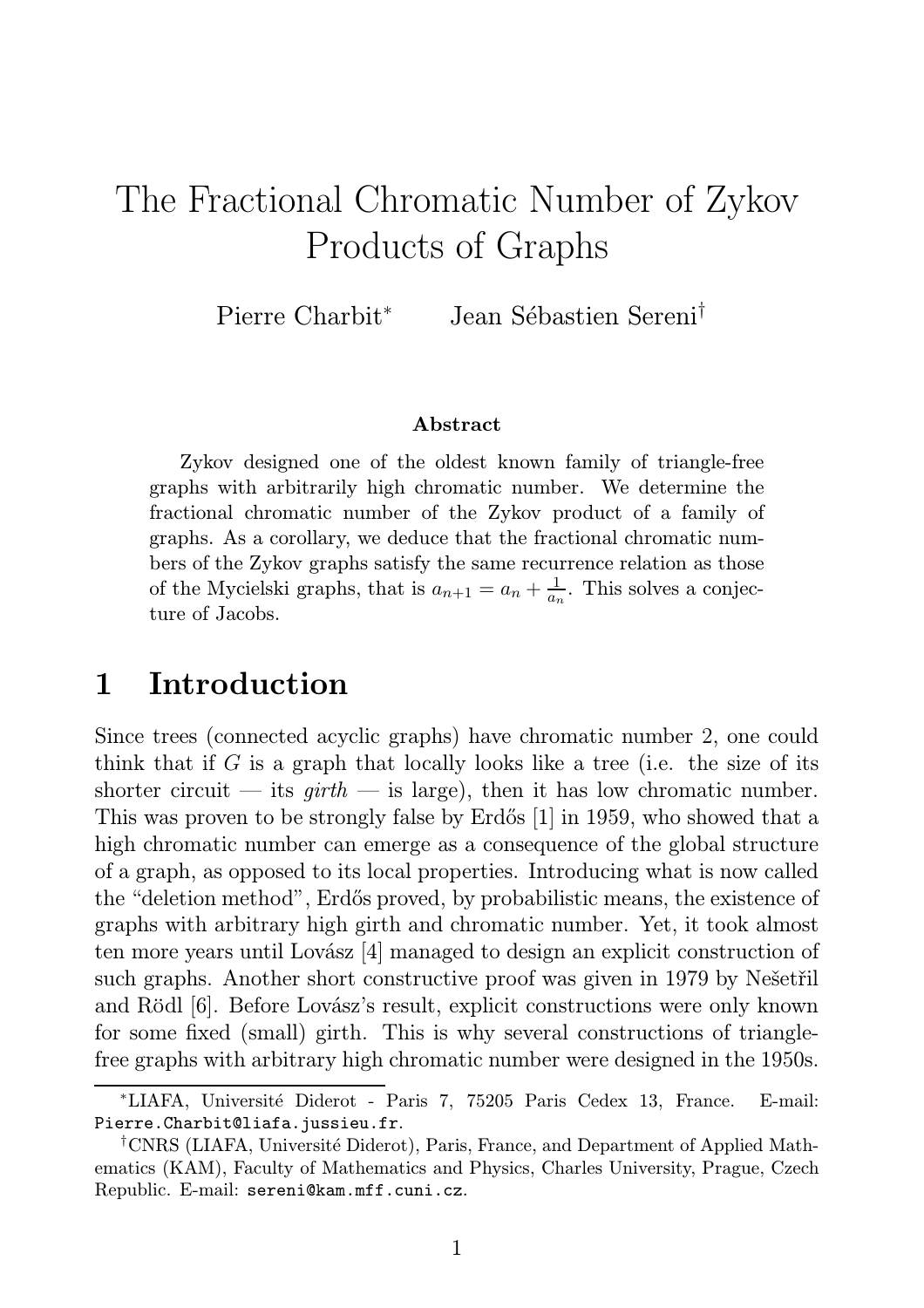Among them, the most famous is arguably that of Mycielski [5], dating back to 1955. The *Mycielskian*  $\mathcal{M}(G)$  of a graph G with vertex-set  $\{v_1, \ldots, v_n\}$ is obtained by first replacing every vertex  $v_i$  by an independent set  $\{v_i^1\}$  $\{^1_i, v^2_i\},\$ linking  $v_i^s$  $_i^s$  and  $v_j^t$  $_j^t$  if and only if  $v_i$  and  $v_j$  are adjacent in G and  $(s, t) \neq (2, 2)$ . Next, a new vertex is added and linked to all the vertices  $v_1^2$  $i_1^2, \ldots, i_n^2$ . Notice that if G is triangle-free, then so is  $\mathcal{M}(G)$ ; moreover,  $\chi(\mathcal{M}(G)) = \chi(G) + 1$ . In 1995, Larsen, Propp and Ullman [3] gave a short and elegant proof that the fractional chromatic number of  $\mathcal{M}(G)$  satisfies the following unexpected formula.

$$
\chi_f(\mathscr{M}(G)) = \chi_f(G) + \frac{1}{\chi_f(G)}.
$$

One of the earliest constructions of triangle-free graphs with arbitrary high chromatic number was found in 1949 by Zykov [8]. For each  $n \geq 1$ , the Zykov graph  $Z_n$  is triangle-free and has chromatic number n. Inspired by the relation for Mycielski's graphs, Jacobs [2] conjectured that the fractional chromatic numbers of the Zykov graphs satisfy the same recurrence relation as the Mycielski graphs.

Conjecture. For every  $n \geq 2$ ,

$$
\chi_f(Z_{n+1}) = \chi_f(Z_n) + \frac{1}{\chi_f(Z_n)}.
$$

In this article, we prove Conjecture 1 by proving a more general result on a product of graphs. Let  $G_1, \ldots, G_n$  be finite graphs. The Zykov product  $\mathcal{Z}(G_1,\ldots,G_n)$  of  $G_1,\ldots,G_n$  is defined as follows.

- Make a disjoint union of all the graphs  $G_i$ .
- For each possible choice of  $(x_1, x_2, \ldots, x_n) \in V(G_1) \times V(G_2) \times \ldots \times V(G_n)$  $V(G_n)$ , add a new vertex x with neighborhood precisely  $\{x_1, \ldots, x_n\}$ .

Thus,  $\mathcal{Z}(G_1,\ldots,G_n)$  has  $\sum_{i=1}^n |V(G_i)| + \prod_{i=1}^n |V(G_i)|$  vertices. Notice also that the order in which the graphs  $G_i$  are numbered makes no difference in the construction.

It is straightforward to see that if  $G_1, \ldots, G_n$  are all triangle-free, then so is  $\mathcal{Z}(G_1,\ldots,G_n)$ . The Zykov graphs is the sequence of graphs  $(Z_n)_{n\geq 1}$ defined by  $Z_1 := K_1$  and  $Z_{n+1} := \mathcal{Z}(Z_1, \ldots, Z_n)$  for  $n > 1$ . Similarly to Mycielski's graphs, one can check that the chromatic number of  $Z_i$  is i.

We establish the following result, which implies Conjecture 1.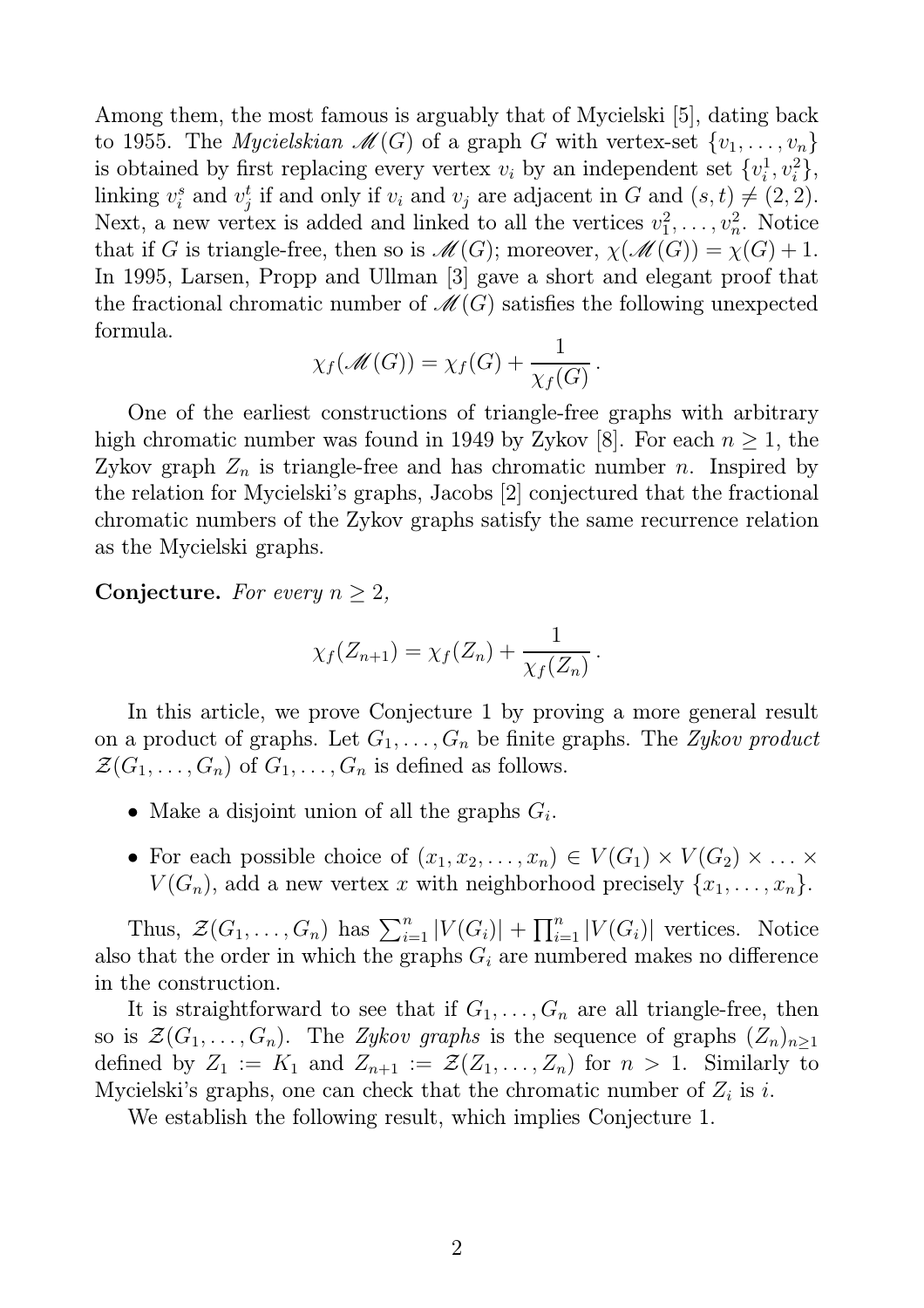**Theorem 1.** Let  $G_1, \ldots, G_n$  be finite graphs, and set  $\chi_i := \chi_f(G_i)$ . Suppose also that the  $G_i$  are numbered such that  $\chi_i \leq \chi_{i+1}$ . Then

$$
\chi_f(\mathcal{Z}(G_1,\ldots,G_n)) = \max\left(\chi_n\,,\,2+\sum_{i=2}^n\prod_{k\geq i}\left(1-\frac{1}{\chi_i}\right)\right)\,.
$$
 (1)

Before proving Theorem 1, let us see how it implies that Conjecture 1 is true.

*Proof of Conjecture 1.* For  $n \geq 1$ , set  $f(n) := 2 + \sum_{i=2}^{n} \prod_{k \geq i}$  $\left(1-\frac{1}{\nu}\right)$ χi  $\big)$ . Observe that  $f(n) = 2 + \left(1 - \frac{1}{n}\right)$ χn  $\cdot$  (f(n - 1) - 1) for  $n \geq 2$ . We now proceed by induction on  $n \geq 1$ . First, notice that  $\chi_2 = 2 = f(1) > \chi_1 = 1$ . Now, assume that  $\chi_n = f(n-1)$  for some  $n \geq 2$ . Then,

$$
f(n) = 2 + \left(1 - \frac{1}{\chi_n}\right) \cdot \left(f(n-1) - 1\right)
$$

$$
= \chi_n + \frac{1}{\chi_n}.
$$

Thus,  $\chi_{n+1} = f(n)$  by Theorem 1, and the conclusion follows.

We define the basic concepts in the next section, and then proceed with the proof of Theorem 1.

#### 2 Notation

If G is a graph, then  $V(G)$  is its vertex-set and  $E(G)$  is its edge-set. Let  $\mathcal{I}(G)$  be the collection of all independent sets of the graph G. A weighting of a set  $\mathscr{X} \subseteq \mathscr{I}(G)$  is a function  $w : \mathscr{X} \to \mathbf{R}^+$ . If  $v \in V(G)$ , then

$$
w[v] := \sum_{\substack{I \in \mathcal{X} \\ v \in I}} w(I) .
$$

A fractional k-coloring of G is a weighting of  $\mathcal{I}(G)$  such that

- $\sum_{S \in \mathscr{I}(G)} w(S) = k$ ; and
- $w[v] \geq 1$  for every  $v \in V(G)$ .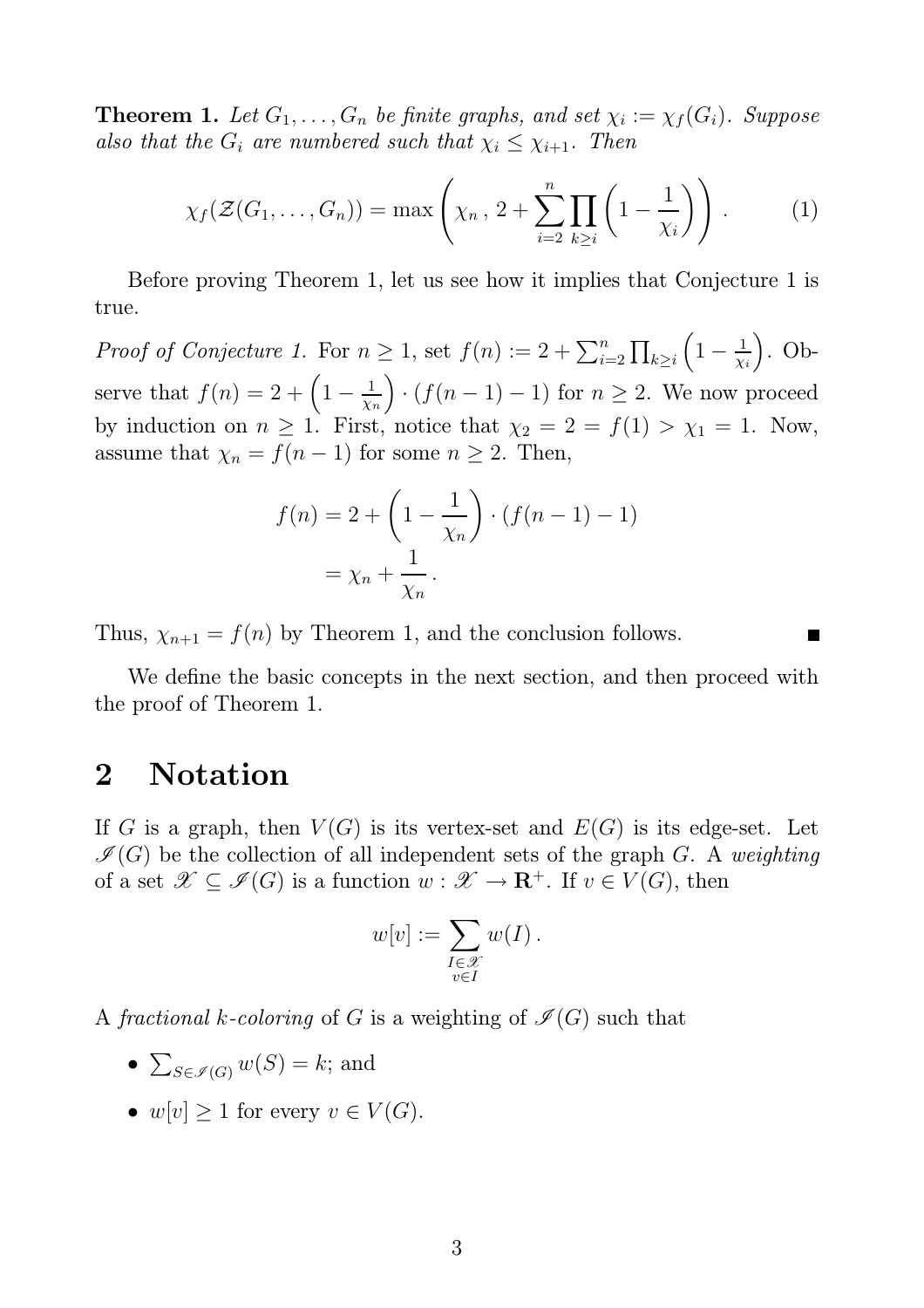The fractional chromatic number  $\chi_f(G)$  of G is the infimum of all positive real numbers  $k$  for which  $G$  has a fractional  $k$ -total coloring. In other words, the fractional chromatic number of  $G$  is the optimal value of the following linear program.

Minimize 
$$
\sum_{S \in \mathcal{I}(G)} w(S)
$$
 where *w* is a weighting of  $\mathcal{I}(G)$  satisfying  
 $\forall v \in V(G), w[v] \ge 1$ .

As is well-known, the fractional total chromatic number of a finite graph is always a rational number and the infimum is actually a minimum. Observe that for every graph G, there exists a fractional  $\chi_f(G)$ -coloring w of of G such that  $w[v] = 1$  for every  $v \in V(G)$ . There are other equivalent definitions of a fractional coloring of a graph, and we refer to the book by Scheinerman and Ullman [7] for further exposition about fractional colorings (and, more generally, fractional graph theory).

### 3 Proof of Theorem 1: Lower Bound

We use the notations from Theorem 1. Further, we set

$$
f(n) := 2 + \sum_{i=2}^{n} \prod_{k \ge i} \left( 1 - \frac{1}{\chi_i} \right)
$$

for  $n \geq 1$ .

First,  $\chi_f(G) \geq \chi_n = \chi_f(G_n)$  since  $G_n$  is a subgraph of  $G = \mathcal{Z}(G_1, \ldots, G_n)$ . So, we focus on proving that  $\chi_f(G) \geq f(n)$ . We assume that  $n \geq 2$ , the result being trivial if  $n = 1$  (since G contains at least an edge). We start with the following observation.

**Lemma 1.** Let G be a graph and w a weighting of  $\mathscr{X} \subseteq \mathscr{I}(G)$ . Then, for every induced subgraph H of G, there exists  $x \in V(H)$  such that

$$
w[x] \le \frac{1}{\chi_f(H)} \sum_{S \in \mathscr{X}} w(S) .
$$

*Proof.* Let  $w_H$  be the weighting of  $\mathscr{I}(H)$  defined by  $w_H(I) := \sum s \in \mathscr{X}$  $S\cap V(H){=}I$  $w(S)$ . Note that  $w_H(\emptyset) = \sum s \in \mathcal{X}$  $S\!\cap\!V(H)\!=\!\emptyset$  $w(S)$ . Moreover,  $w_H[v] = w[v]$  for every  $v \in V(H)$ . Set  $m := \min_{v \in V(H)} w_H[v]$ . It suffices to show that  $m \leq$ 1  $\frac{1}{\chi_f(H)}\sum_{S\in\mathscr{X}}w(S).$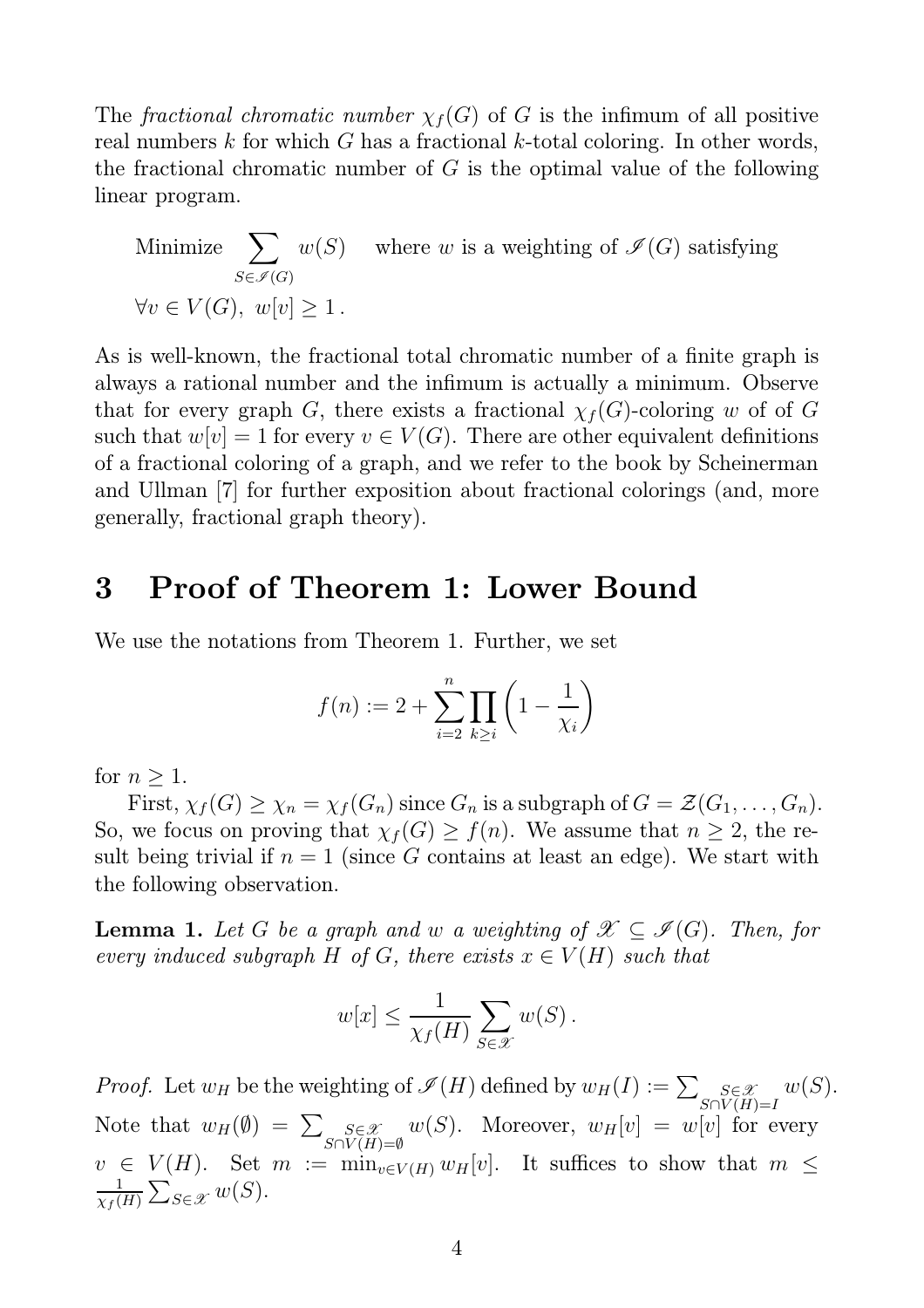The function  $w' := \frac{1}{m} \cdot w_H$  is a fractional k-coloring of H with  $k :=$ 1  $\frac{1}{m}\sum_{I\in\mathscr{I}(H)}w_H(I)$ . Thus,  $k\geq \chi_f(H)$ . Further,

$$
\sum_{I \in \mathcal{I}(H)} w_H(I) = \sum_{S \in \mathcal{X}} w(S)
$$

by the definition of  $w_H$ , and hence the conclusion follows.

Let w be a fractional  $\chi_f(G)$ -coloring of G and let  $x_1 \in V(G_1)$ . Set

$$
\mathcal{F}_1 := \{ S \in \mathscr{I}(G) : x_1 \in S \}.
$$

By the definition,

$$
\sum_{S \in \mathcal{F}_1} w(S) = w[x] \ge 1.
$$

Applying Lemma 1 with  $H := G_2$  and  $\mathscr{X} := \mathcal{F}_1$ , we deduce that there exists  $x_2 \in V_2$  such that

$$
\sum_{\substack{S \in \mathcal{F}_1 \\ x_2 \in S}} w(S) \le \frac{1}{\chi_2} \sum_{S \in \mathcal{F}_1} w(S) ,
$$

and hence

$$
\sum_{\substack{S \notin \mathcal{F}_1 \\ x_2 \in S}} w(S) \ge 1 - \frac{1}{\chi_2} \sum_{S \in \mathcal{F}_1} w(S).
$$

Thus, setting

$$
\mathcal{F}_2 := \{ S \in \mathscr{I}(G) : S \cap \{x_1, x_2\} \neq \emptyset \},
$$

it follows that

$$
\sum_{S \in \mathcal{F}_2} w(S) \ge 1 + \left(1 - \frac{1}{\chi_2}\right) \sum_{S \in \mathcal{F}_1} w(S).
$$

In a recursive way and by the exact same argument, we can construct  $x_i \in V_i$ and

$$
\mathcal{F}_i = \{ S \in \mathscr{I}(G) : S \cap \{x_1, \ldots, x_i\} \neq \emptyset \}
$$

for  $i \leq n$ , such that

$$
\sum_{S \in \mathcal{F}_k} w(S) \ge 1 + \left(1 - \frac{1}{\chi_k}\right) \sum_{S \in F_{k-1}} w(S).
$$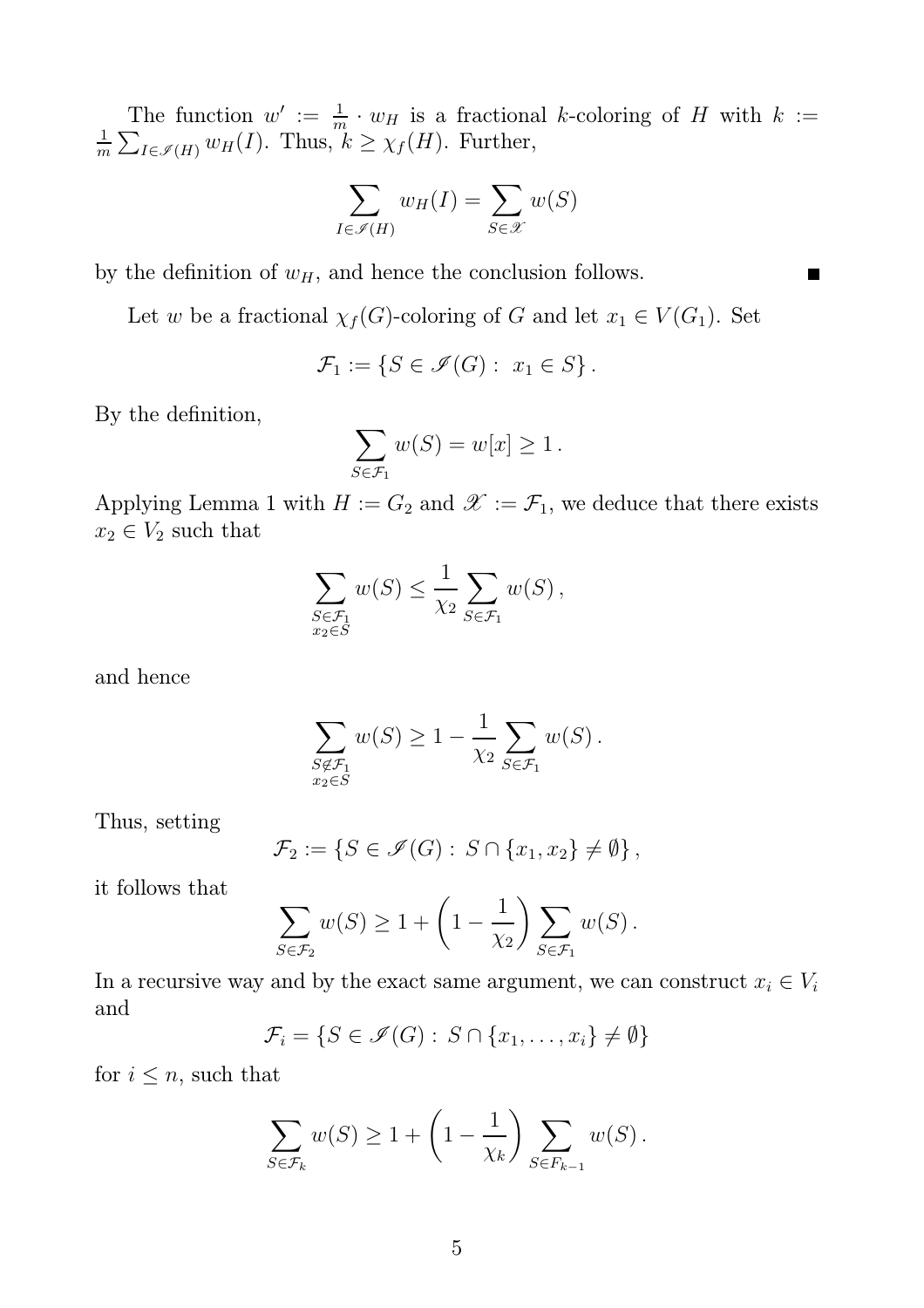Thus, we deduce that

$$
\sum_{S \in \mathcal{F}_n} w(S) \ge 1 + \sum_{i=2}^n \prod_{k \ge i} \left( 1 - \frac{1}{\chi_i} \right) = f(n) - 1 \, .
$$

Now, consider the vertex  $x \in V(G)$  the neighborhood of which is precisely  ${x_1, \ldots, x_n}$ . An independent set of G that contains x cannot be in  $\mathcal{F}_n$ . Since  $w[x] \geq 1$ , we infer that

$$
\sum_{I \in \mathcal{I}(G)} w(I) \ge \sum_{I \in \mathcal{F}_n} w(I) + w[x] \ge f(n).
$$

Hence,  $\chi_f(G) \geq f(n)$ , as wanted.

# 4 Proof of Theorem 1 : Upper Bound

Again, we follow the notation of Theorem 1 and let

$$
f(n) := 2 + \sum_{i=2}^{n} \prod_{k \ge i} \left( 1 - \frac{1}{\chi_i} \right)
$$

. For convenience, we set  $V_i := V(G_i)$  for  $i \in \{1, 2, ..., n\}$ . Further, let  $V_0$ be the vertices of G not in  $\cup_{i=1}^n V_i$ . Recall that  $V_0$  is an independent set and there are no edges between  $V_i$  and  $V_j$  if  $i \neq j$  and  $i, j \in \{1, \ldots, n\}$ . Therefore, every maximal independent set S of G is determined by its intersection with the sets  $V_i$  for  $i \in \{1, \ldots, n\}$ , since  $S \cap V_0$  is then composed of the vertices of  $V_0$  with no neighbors in any set  $S \cap V_i$  for  $i \in \{1, \ldots, n\}$ .

To prove the upper bound, we define a weighting w of  $\mathcal{I}(G)$  of total weight max $(\chi_n, f(n))$ . To this end, only a subfamily of the maximal stable sets of G will be assigned a positive weight by  $w$ .

For  $i = \{1, \ldots, n\}$  we define the collection  $\mathcal{F}_i$  of stable sets of G by

$$
\mathcal{F}_i := \{ S \in \mathscr{I}(G) : \quad \forall j \in \{1, \dots, n\}, \quad S \cap V_j = \emptyset \text{ if and only if } j < i \} \,.
$$

Let

$$
\mathcal{F}:=\bigcup_{i=1}^n\mathcal{F}_i\,.
$$

We first define a weighting p of  $\mathcal F$  as a product of weightings of each graph  $G_i$ . For each  $i \in \{1, 2, ..., n\}$ , set  $\mathscr{I}_i := \mathscr{I}(G_i)$  and let  $w_i$  be a fractional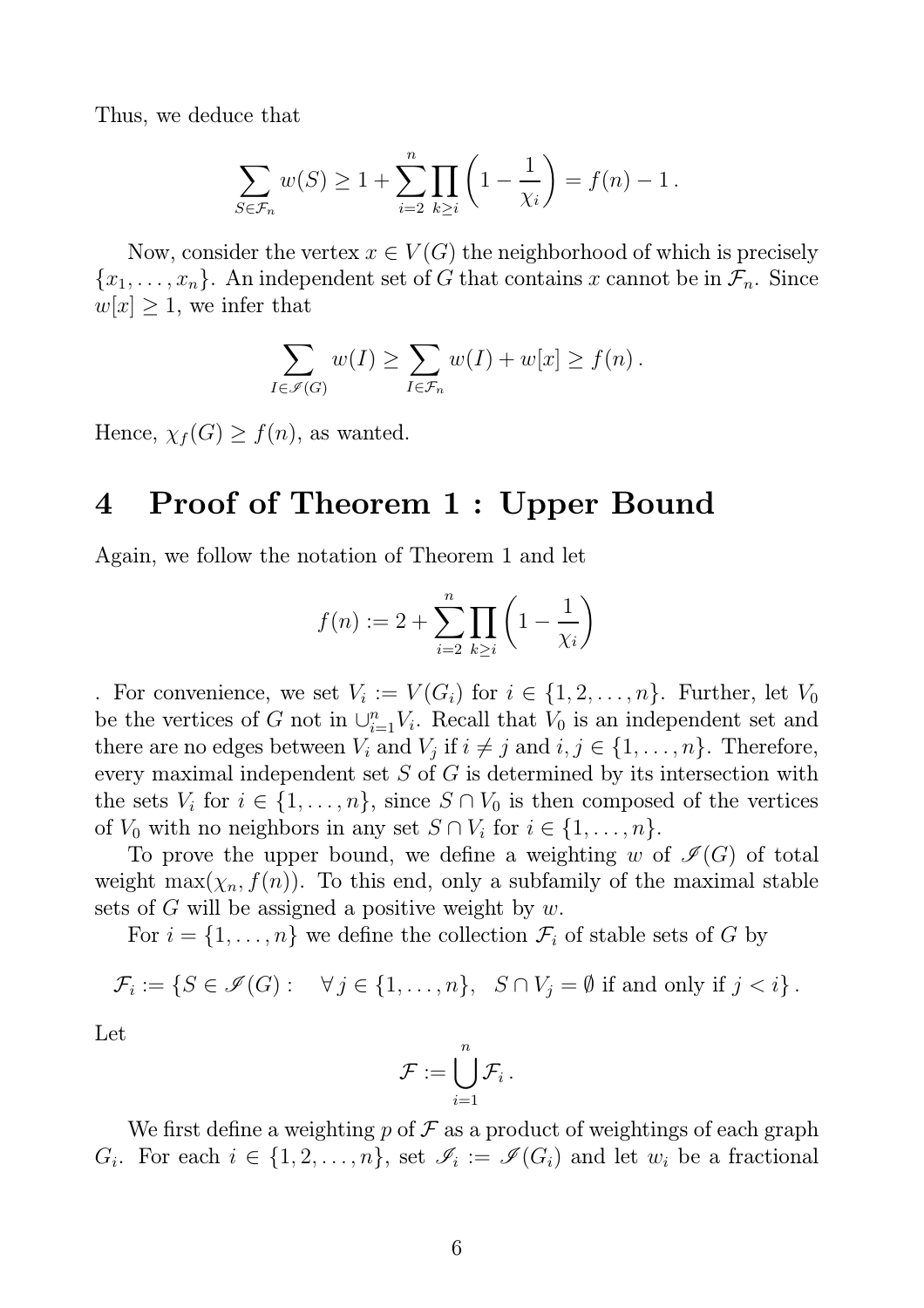$\chi_i$ -coloring of  $G_i$  such that  $w_i[v] = 1$  for every  $v \in V_i$ . (Note that  $w_i(\emptyset) = 0$ .) We define  $p_i : \mathscr{I}_i \to \mathbf{R}^+$  by  $p_i(S) := c_i(S)/\chi_i$  if  $S \neq \emptyset$  and  $p_i(\emptyset) := 1$ . Thus,

$$
\sum_{S \in \mathcal{I}_i \setminus \{\emptyset\}} p_i(S) = 1
$$

and

$$
\forall x \in V_i, \quad p_i[x] = \frac{1}{\chi_i} \, .
$$

We now define  $p$  as

$$
p: \mathcal{F} \longrightarrow \mathbb{R}_{+}
$$
  

$$
S \longmapsto \prod_{i=1}^{n} p_i(S \cap V_i).
$$

The next lemma states some useful properties of p.

**Lemma 2.** Let  $i, j \in \{1, \ldots, n\}$ . The weighting p satisfies the following.

(i)

$$
\sum_{S \in \mathcal{F}_i} p(S) = 1 \, .
$$

(*ii*) For each  $x \in V_j$ , if  $i \leq j$  then

$$
\sum_{\substack{S \in \mathcal{F}_i \\ x \in S}} p(S) = \frac{1}{\chi_j} \, .
$$

If  $i > j$ , this sum is equal to zero since none of the elements of  $\mathcal{F}_i$ intersects  $V_j$ .

(iii) For each  $(x_1, x_2, \ldots, x_n) \in V_1 \times V_2 \times \ldots \times V_n$ ,

$$
\sum_{\substack{S \in \mathcal{F}_i \\ S \cap \{x_1, x_2, \dots, x_n\} = \emptyset}} p(S) = \prod_{k \ge i} \left(1 - \frac{1}{\chi_k}\right).
$$

Proof of Lemma 2. First,

$$
\sum_{S \in \mathcal{F}_i} p(S) = \sum_{S \in \mathcal{F}_i} \prod_{k \ge i} p_k(S \cap V_i)
$$

$$
= \prod_{k \ge i} \sum_{S \in \mathcal{I}_k \setminus \emptyset} p_k(S)
$$

$$
= 1,
$$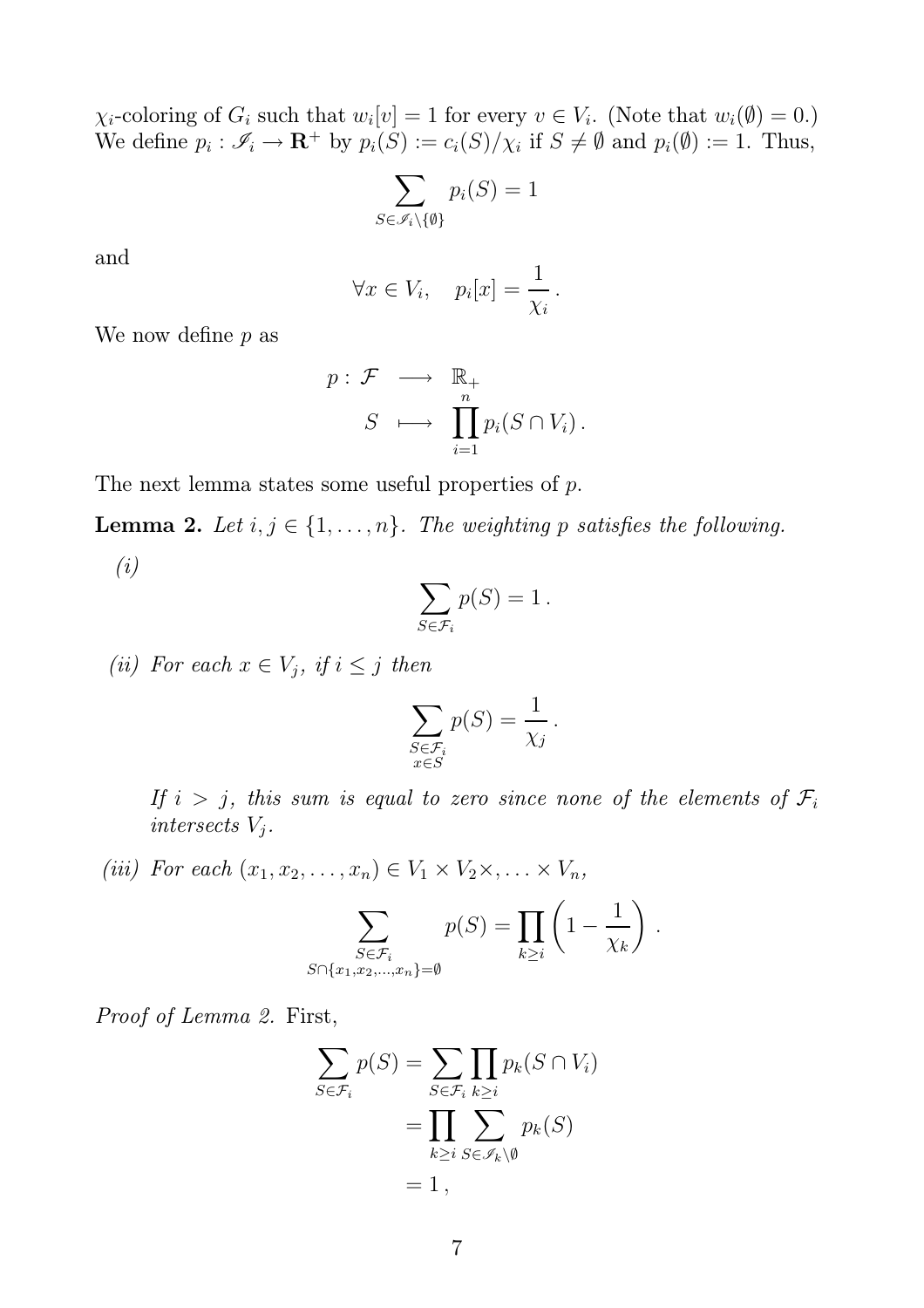which proves  $(i)$ .

Similarly, if  $x \in V_j$  and  $i \leq j$ , then

$$
\sum_{\substack{S \in \mathcal{F}_i \\ x \in S}} p(S) = \sum_{\substack{S \in \mathcal{F}_i \\ x \in S}} \prod_{k \ge i} p_k(S \cap V_i)
$$
\n
$$
= \left(\sum_{\substack{S \in \mathcal{F}_j \\ x \in S}} p_j(S)\right) \left(\prod_{\substack{k \ge i \\ k \ne j}} \sum_{S \in \mathcal{F}_k \setminus \emptyset} p_k(S)\right)
$$
\n
$$
= \frac{1}{\chi_j}.
$$

Further, if  $i > j$  then no element of  $\mathcal{F}_i$  intersects  $V_j$ , and hence  $(ii)$  holds. We omit the proof of (iii), which can be established similarly by again switching the sum and the product signs and using  $(ii)$ . п

We are ready to define our final weighting w of  $\mathcal{I}(G)$ . For convenience, set  $\chi_0 := 0$ . For every  $S \in \mathcal{F}$ , we define  $w(S)$  to be  $(\chi_i - \chi_{i-1}) \cdot p(S)$  where  $i \in \{1, \ldots, n\}$  such that  $S \in \mathcal{F}_i$ . Further, we set  $w(V_0) := \max(0, f(n) - \chi_n);$ all the other independent sets are assigned weight  $0$  by  $w$ . Recall that the graphs  $G_i$  are ordered such that  $\chi_i \geq \chi_{i-1}$ .

Lemma  $2(i)$  implies that

$$
\sum_{S \in \mathcal{I}(G)} w(S) = \sum_{S \in \mathcal{F}} w(S) + w(V_0)
$$
  
= 
$$
\sum_{i=1}^{n} (\chi_i - \chi_{i-1}) \cdot \sum_{S \in \mathcal{F}_i} p(S) + \max(0, f(n) - \chi_n)
$$
  
= 
$$
\chi_n + \max(0, f(n) - \chi_n)
$$
  
= 
$$
\max(\chi_n, f(n)).
$$

By Lemma 2(ii), for each  $x \in V_j$ 

$$
w[x] = \sum_{i=1}^{j} (\chi_i - \chi_{i-1}) \cdot \sum_{\substack{S \in F_i \\ x \in S}} p(S)
$$

$$
= \frac{1}{\chi_j} \cdot \sum_{i=1}^{j} (\chi_i - \chi_{i-1})
$$

$$
= 1.
$$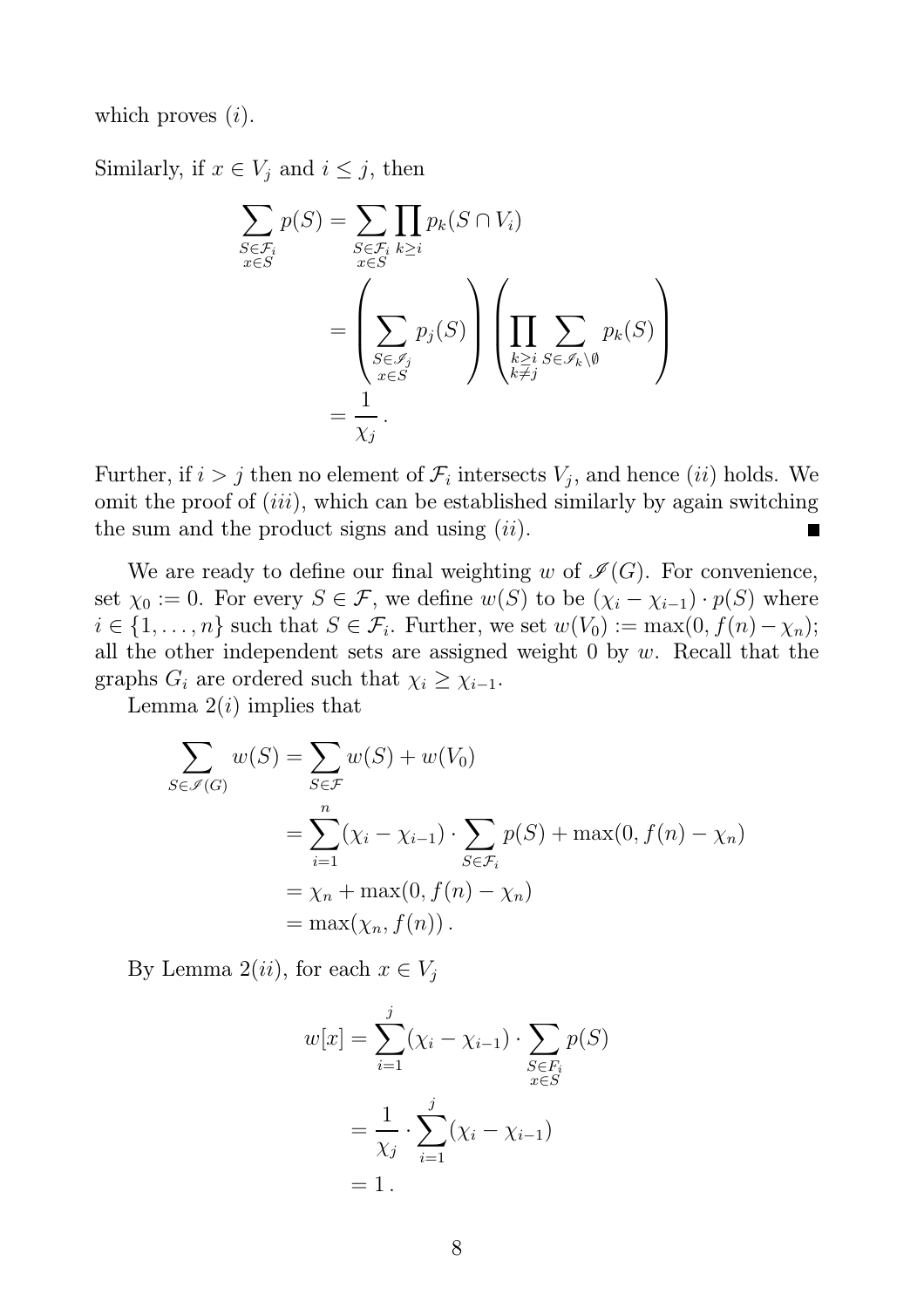It remains to show that  $w[x] \geq 1$  if  $x \in V_0$ . Let  $x \in V_0$ , and let  $(x_1, x_2, \ldots, x_n) \in$  $V_1\times V_2\times \ldots \times V_n$  be the *n*-uple of its neighbors in G. Then, using Lemma 2(*iii*),

$$
w[x] = w(V_0) + \sum_{S \cap \{x_1, x_2, ..., x_n\} = \emptyset} w(S) = w(V_0) + \sum_{i=1}^n \sum_{S \in \mathcal{F}_i} w(S)
$$
  
\n
$$
= w(V_0) + \sum_{i=1}^n \left( (\chi_i - \chi_{i-1}) \prod_{k \ge i} \left( 1 - \frac{1}{\chi_k} \right) \right)
$$
  
\n
$$
= w(V_0) + \sum_{i=1}^n \left( \chi_i \prod_{k \ge i} \left( 1 - \frac{1}{\chi_k} \right) \right)
$$
  
\n
$$
- \sum_{i=1}^n \left( (\chi_{i-1} - 1) \prod_{k \ge i} \left( 1 - \frac{1}{\chi_k} \right) \right) - \sum_{i=1}^n \prod_{k \ge i} \left( 1 - \frac{1}{\chi_k} \right)
$$
  
\n
$$
= w(V_0) + \sum_{i=1}^n \left( (\chi_i - 1) \prod_{k \ge i} \left( 1 - \frac{1}{\chi_k} \right) \right)
$$
  
\n
$$
- \sum_{i=1}^n \left( (\chi_{i-1} - 1) \prod_{k \ge i} \left( 1 - \frac{1}{\chi_k} \right) \right) - \sum_{i=1}^n \prod_{k \ge i} \left( 1 - \frac{1}{\chi_k} \right)
$$
  
\n
$$
= w(V_0) + \chi_n - 1 - \sum_{i=2}^n \prod_{k \ge i} \left( 1 - \frac{1}{\chi_i} \right)
$$
  
\n
$$
= \max(0, f(n) - \chi_n) + \chi_n + 1 - f(n)
$$
  
\n
$$
\ge 1.
$$

Hence, w is a fractional  $\max(\chi_n, f(n))$ -coloring of G, which concludes the proof. П

# References

- [1] P. Erdős. Graph theory and probability. *Canad. J. Math.*, 11:34–38, 1959.
- [2] T. Jacobs. Fractional Colourings and the Mycielski graphs. Master thesis, Portland State University, 2006.
- [3] M. Larsen, J. Propp, and D. Ullman. The fractional chromatic number of Mycielski's graphs. J. Graph Theory, 19(3):411–416, 1995.
- [4] L. Lovász. On chromatic number of finite set-systems. Acta Math. Acad. Sci. Hungar., 19:59–67, 1968.